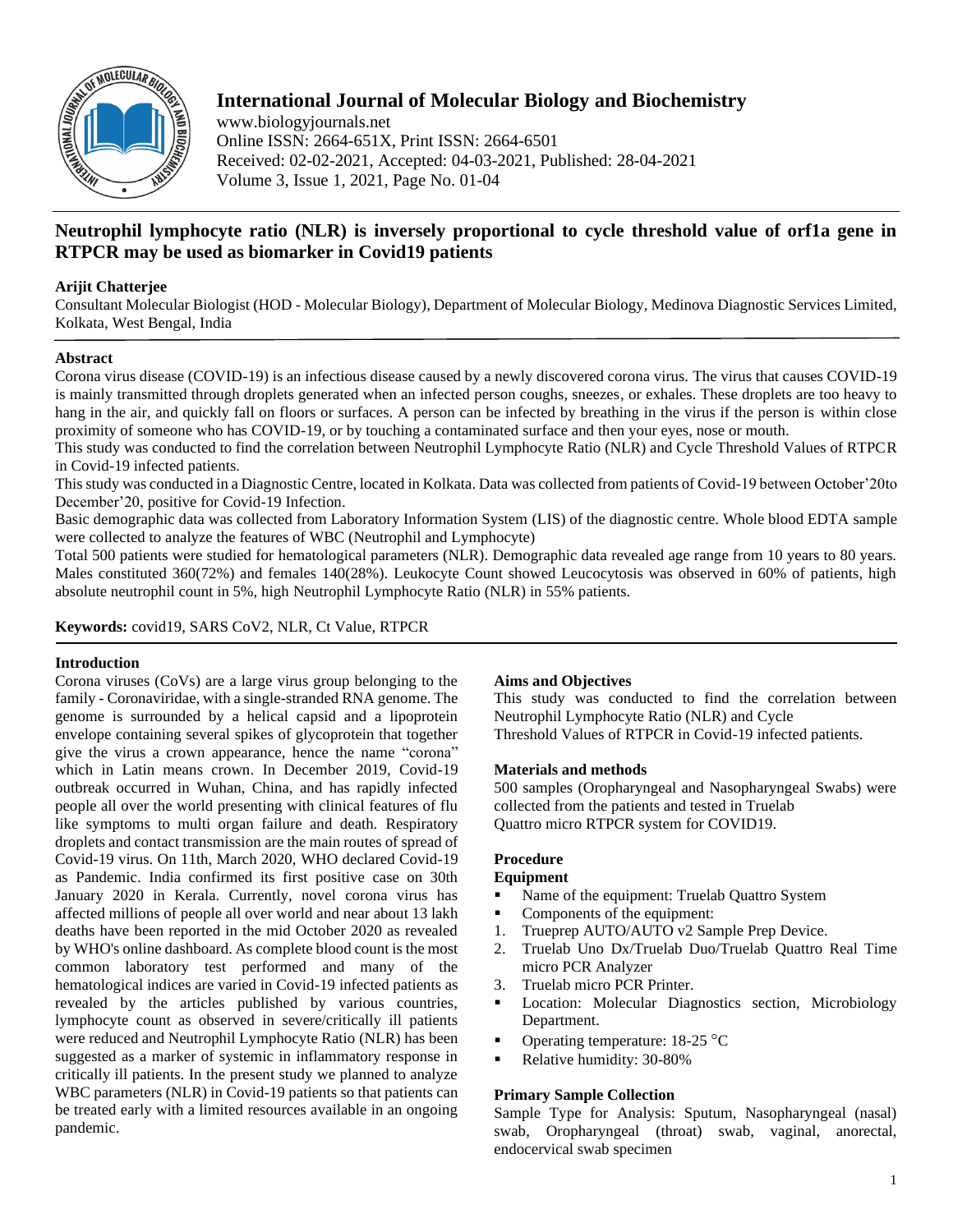**Sample collection and handling:** The transport media is used as a medium for collection, decontamination and transport of various types of swabs specimens before proceeding for pretreatment using Lysis buffer, ®extraction and purification of nucleic acids using Trueprep AUTO Universal ®Cartridge Based Sample Prep Kit and Trueprep AUTO Universal Cartridge Based Sample Prep Device.

Various types specimen must be collected as per standard procedures using a swab TM sample specific swab.

### **Extraction Procedure By Trueprep Auto Universal Cartridge Based Sample Prep Device**

- 1. Put on a fresh pair of latex gloves.
- 2. Before using the AUTO Universal Cartridge Based Sample Prep Trueprep device for the first time, plug-in the bottles from the reagent pack into the back of the device. Ensure that the cap colour of the bottles matches the caps attached to the tubing.
- 3. Take a new cartridge from the AUTO Universal Cartridge based ®T rueprep sample prep kit, label the patient ID, date, in the space provided on the Cartridge label and place the cartridge in the cartridge stand provided with the ®Trueprep AUTO Universal Cartridge based sample prep device.
- 4. Perform sample pre-treatment as per sample type (refer disease specific TMT ruenat pack insert) and transfer the entire content of the bottle with pretreated sample using disposable transfer pipette (graduated-3ml) into the sample chamber of the cartridge.
- 5. Switch ON the AUTO Universal Cartridge Based Sample Prep Device ®T rueprep and press EJECT button.
- 6. Place the cartridge into the device, gently close the door and press START.
- 7. The device performs all the steps automatically.
- 8. Meanwhile, mention the patient ID, date, in the space provided on the Elute collection tube (ECT) label provided in the Cartridge pouch and affix the label to the Elute collection tube, present in the Cartridge pouch.
- 9. The process is concluded by a beep sound from the device and automatic ejection of cartridge. Take out the cartridge and place it on the cartridge stand.
- 10. Pierce the seal of elute chamber and aspirate out the entire elute into Elute collection tube (ECT) using disposable transfer pipette provided in the cartridge pack.
- 11. Dispose cartridge as mentioned under "Disposal & Destruction".
- 12. 12. Inspect the replaceable tray in the cartridge holder. If there are liquids spilled in the tray, take out the tray and discard as per the instructions in Section 8.3 of user manual of AUTO Universal Cartridge based Sample Prep device. ®T rueprep
- 13. Switch off AUTO Universal Cartridge Based Sample Prep Device. ®T rueprep
- 14. Clean any liquid spills, if any, according to section "Cleaning and decontamination".
- 15. Proceed to analysis (refer Truelab™ Uno Dx/Duo/Quattro manual).

# **Test Procedure of Truelab Quattro Real Time micro PCR Analyzer**

1. Switch on the Truelab Analyzer.

- 2. Select User and enter password.
- 3. For Truelab Uno Dx, select the test profile for "SARS CoV-2" to be run from the Profiles Screen on the analyzer screen. For Truelab Duo/Quattro, select the Bay (Idle1/2) for Duo and (Idle1/2/3/4) for Quattro from the Status Screen to view the Profiles Screen. Select the test profile for "SARS CoV-2" to be run from the Profiles Screen on the Analyzer screen.
- 4. Enter the patient details as prompted in the Truelab Analyzer screen.
- 5. Press Start Reaction.
- 6. For Truelab Quattro, the chip tray opens automatically on tapping the "Start Reaction" button.
- 7. Open a pouch of Truenat™ SARS CoV-2 and retrieve the micro PCR chip, microtube and DNase & RNase free pipette tip.
- 8. Label the chip and the tube with the patient ID using a marker pen at the space provided on the back side of the chip and the space on the micro tube label.
- 9. Place the Truenat™ SARS CoV-2 chip on the chip tray without touching the white reaction well. The reaction well should be facing up and away from the Analyzer. Gently press the chip to ensure that it has seated in the chip tray properly.
- 10. 10. Place the microtube containing freeze dried RT PCR reagents in the microtube ®stand provided along with the Truelab Real Time micro PCR workstation after ensuring that white pellet of dried PCR reagents remains at the bottom of the microtube. Remove the microtube cap and dispose it off as per the section on "Disposal and Destruction" (Section 16). Using the filter barrier tip provided in the pouch, pipette out six (6) µL of the purified RNA from the Elute Collected Tube into the microtube. Allow it to stand for 30-60 seconds to get a clear solution. Do not mix it by tapping, shaking or by reverse pipetting. Using the same filter barrier tip, pipette out six (6) µL of this clear solution and dispense into the centre of the white reaction well of the Truenat™ SARS CoV-2 chip. Take care not to scratch the internal well surface and not to spill elute on the outside of the well. Dispose off the micro tip as per the section on "Disposal and Destruction".
- 11. For Truelab Quattro, select "YES" at the Please load Sample prompt. Chip tray will close automatically and the reaction will start.
- 12. Read the result from the screen.
- 13. After the reaction is completed, for Truelab Quattro, tap the "Open/Close Tray" button to eject the chip tray.
- 14. Take out the Truenat™ SARS CoV-2 chip-based Real Time PCR test at end of the test and dispose it off as per the section on "Disposal and Destruction".
- 15. Turn on Truelab micro PCR printer and select print on the screen for printing out hard copy of the results. Test results are automatically stored and can be retrieved any time later.
- 16. Switch off the Truelab Analyzer.

#### **Results**

In the present study, out of 500 patients, age of the patients ranged from 10 years to 80 years. Male patients constituted 360(72%) and females 140(28%). Male to female ratio was 18:7. Peak number 76(22.4%) of patients were in the age group of 51-60 yrs.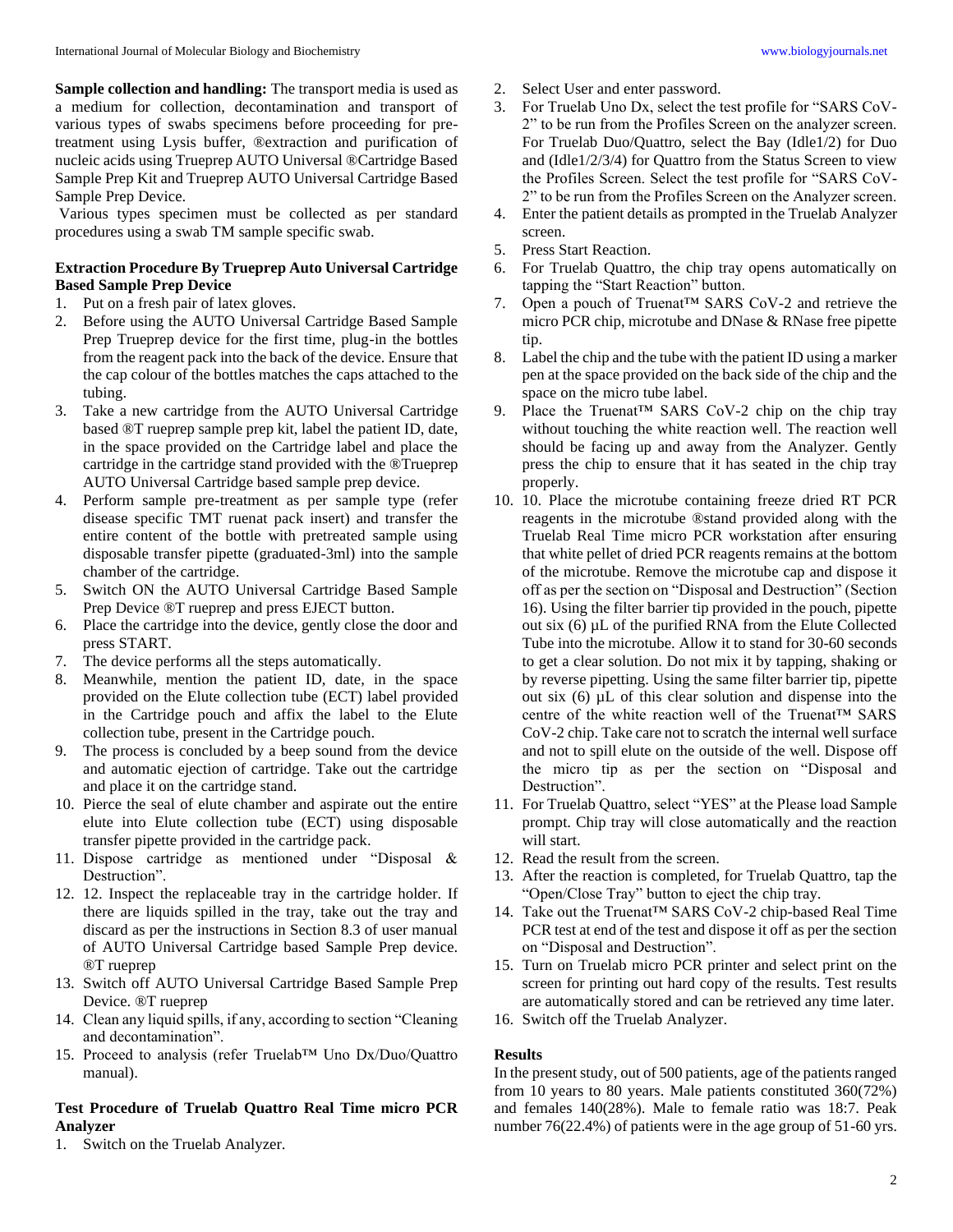| Age       | Male | Female | <b>Total</b> |
|-----------|------|--------|--------------|
| $1 - 10$  | 5    |        | 6            |
| $11 - 20$ | 20   |        | 27           |
| $21 - 30$ | 45   | 11     | 56           |
| $31 - 40$ | 56   | 16     | 72           |
| $41 - 50$ | 59   | 36     | 95           |
| $51 - 60$ | 85   | 46     | 131          |
| $61 - 70$ | 47   | 10     | 57           |
| $71 - 80$ | 43   | 13     | 56           |
| Total     | 360  | 140    | 500          |

**Table 1:** Reveals age and gender wise distribution of Covid-19 patients.

# **Table 1: Age and Sex wise distribution of COVID19 patients**

Total WBC count of the patients ranged from 2,800- 29,600/cumm of blood. Out of 500 patients, 277 (55.4%) patients showed leucocytosis (>11,000/cumm of blood).Males constituted 183 cases and females 94. Leucopenia (<4,000/cumm of blood) was observed in 92 patients. High ANC (>7,000/cumm of blood) was observed in 233 (84%) patients. Among 233 patients, 198 showed leucocytosis and 35 patients showed normal WBC count. Males constituted 196 and females 37 cases.

Low ALC (<1,000/cumm of blood) was observed in 57 (11.4%) patients. Males were 34 and 23 female patients.

High NLR  $(>3.47)$  was observed in 57(11.4%) patients and 34 patients were male and 23 were female.

Now, these 57 patients showed decreased Ct values of Orf1A gene in COVID19 RTPCR i.e. viral load was highly increased in those patients.

#### **Discussion**

High Neutrophil Lymphocyte ratio (NLR) was observed in 57(11.4%) patients. In a study done by Yan X *et al* [6] high NLR was observed in non survivors compared to survivor group. Neutrophils are hyper activated in sepsis and delayed apoptosis being the common events in Covid-19<sup>[2]</sup>. NLR is a

Biomarker of disease severity such as sepsis and bacteremia. NLR appears to be an efficient indicator of

Mortality in Covid-19 patients  $[2, 6, 8]$ .

#### **Conclusion**

This study clearly indicates that patients with increased Neutrophil Lymphocyte Ratio (NLR) may be indicative of Decreased Cycle Threshold Values of Orf1A gene in RTPCR of COVID19. That means NLR is inversely proportional to Ct value of Orf1A gene of RTPCR in COVID19 patients which may be Used as a biomarker to identify the disease as well as its severity.

| Truenat™ COVID 19                                                                 |                     |                    |                          |               |                       |  |  |  |  |  |
|-----------------------------------------------------------------------------------|---------------------|--------------------|--------------------------|---------------|-----------------------|--|--|--|--|--|
| Center Medinova Diagnostics Services Limited<br><b>Operator MEDINOVA</b><br>Bay 2 |                     |                    |                          |               |                       |  |  |  |  |  |
| Profile                                                                           | COVID <sub>19</sub> |                    | <b>Date</b>              |               | Mon 09 Nov 2020 19:40 |  |  |  |  |  |
| Lot                                                                               | <b>CD006</b>        | <b>Expiry Date</b> | 08-22                    | <b>Sample</b> | <b>Throat Swab</b>    |  |  |  |  |  |
| Patient Details                                                                   |                     |                    |                          |               |                       |  |  |  |  |  |
| <b>Name</b>                                                                       | Seema Suhasaria     |                    |                          | ID            | 522048807             |  |  |  |  |  |
| Age                                                                               | 51                  | Gender             | <b>FemaleReferred By</b> |               | Mahesh Maskara        |  |  |  |  |  |
| Result<br><b>Positive</b>                                                         |                     |                    |                          |               |                       |  |  |  |  |  |
| Control                                                                           | 23.4                | E gene             | 12.75                    | Orf1A         | 11.63                 |  |  |  |  |  |
| Valid<br><b>Run Status</b>                                                        |                     |                    |                          |               |                       |  |  |  |  |  |
| E gene                                                                            |                     | <b>DETECTED</b>    |                          |               |                       |  |  |  |  |  |
| Orf1A                                                                             |                     | <b>DETECTED</b>    |                          |               |                       |  |  |  |  |  |